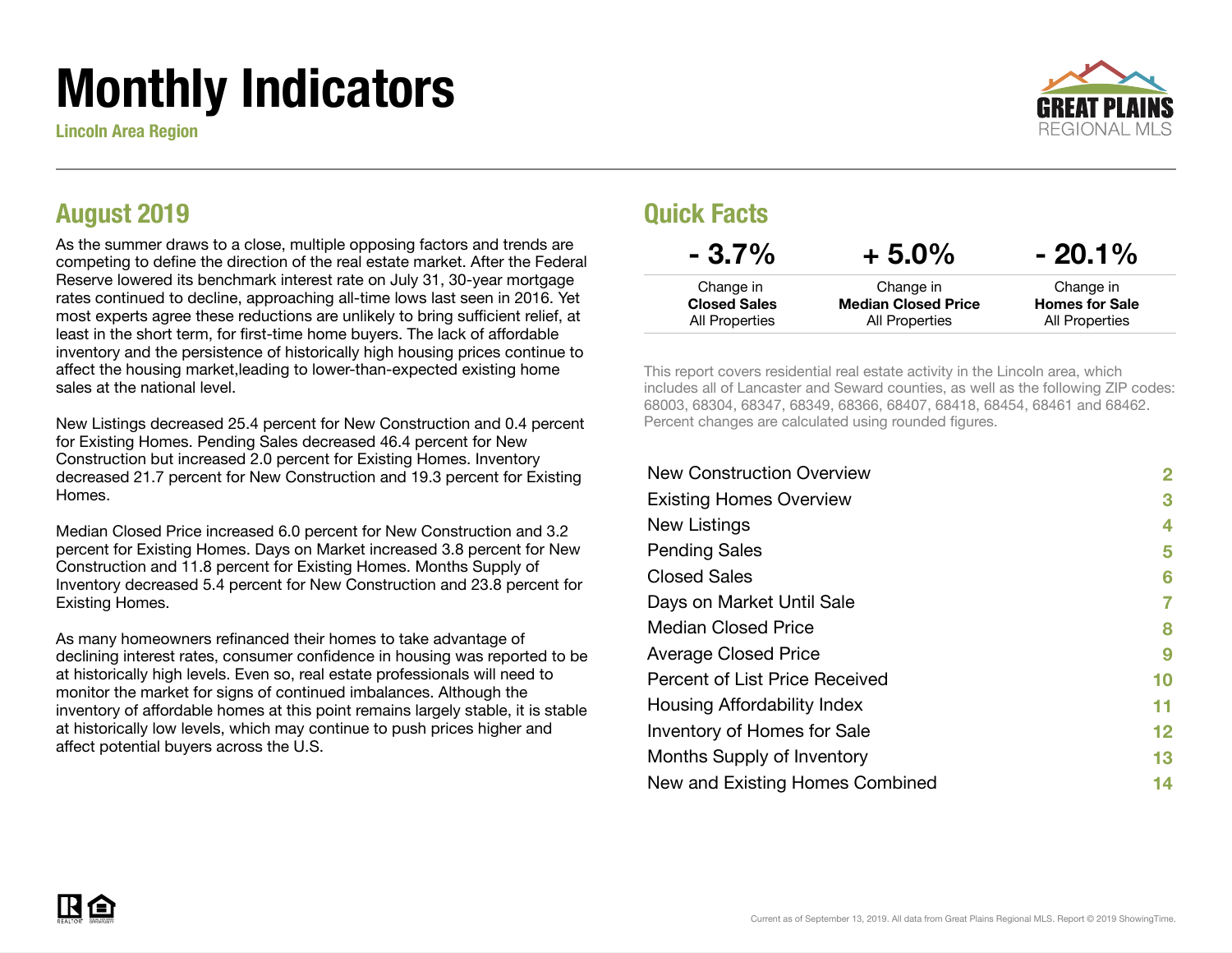#### New Construction Overview

Key metrics by report month and for year-to-date (YTD) starting from the first of the year. New Construction properties only.



| <b>Key Metrics</b>                    | <b>Historical Sparkbars</b>                                        | 8-2018    | 8-2019    | % Change | <b>YTD 2018</b> | <b>YTD 2019</b> | % Change |
|---------------------------------------|--------------------------------------------------------------------|-----------|-----------|----------|-----------------|-----------------|----------|
| <b>New Listings</b>                   | $8 - 2019$<br>$8 - 2017$<br>$2 - 2018$<br>$8 - 2018$<br>$2 - 2019$ | 130       | 97        | $-25.4%$ | 1,036           | 801             | $-22.7%$ |
| <b>Pending Sales</b>                  | $8 - 2017$<br>$2 - 2018$<br>$8 - 2018$<br>$2 - 2019$<br>$8 - 2019$ | 69        | 37        | $-46.4%$ | 592             | 435             | $-26.5%$ |
| <b>Closed Sales</b>                   | $2 - 2018$<br>$8 - 2017$<br>$8 - 2018$<br>$2 - 2019$<br>$8 - 2019$ | 80        | 66        | $-17.5%$ | 500             | 463             | $-7.4%$  |
| Days on Market Until Sale             | $8 - 2018$<br>$2 - 2019$<br>$8 - 2019$<br>$8 - 2017$<br>$2 - 2018$ | 52        | 54        | $+3.8%$  | 53              | 55              | $+3.8%$  |
| <b>Median Closed Price</b>            | 8-2017<br>$2 - 2018$<br>$8 - 2018$<br>$2 - 2019$<br>$8 - 2019$     | \$297,975 | \$315,800 | $+6.0%$  | \$302,975       | \$302,250       | $-0.2%$  |
| <b>Average Closed Price</b>           | $8 - 2017$<br>$2 - 2018$<br>$8 - 2018$<br>$2 - 2019$<br>$8 - 2019$ | \$324,940 | \$312,271 | $-3.9%$  | \$311,874       | \$312,201       | $+0.1%$  |
| <b>Percent of List Price Received</b> | $8 - 2017$<br>$2 - 2018$<br>$8 - 2018$<br>$2 - 2019$<br>8-2019     | 100.4%    | 100.1%    | $-0.3%$  | 100.6%          | 100.6%          | 0.0%     |
| <b>Housing Affordability Index</b>    | $8 - 2018$<br>$8 - 2019$<br>$8 - 2017$<br>$2 - 2019$<br>$2 - 2018$ | 105       | 100       | $-4.8%$  | 103             | 104             | $+1.0%$  |
| <b>Inventory of Homes for Sale</b>    | $2 - 2018$<br>$8 - 2018$<br>$8 - 2019$<br>$8 - 2017$<br>$2 - 2019$ | 351       | 275       | $-21.7%$ |                 |                 |          |
| <b>Months Supply of Inventory</b>     | $2 - 2018$<br>$8 - 2018$<br>$2 - 2019$<br>$8 - 2017$<br>$8 - 2019$ | 5.6       | 5.3       | $-5.4%$  |                 |                 |          |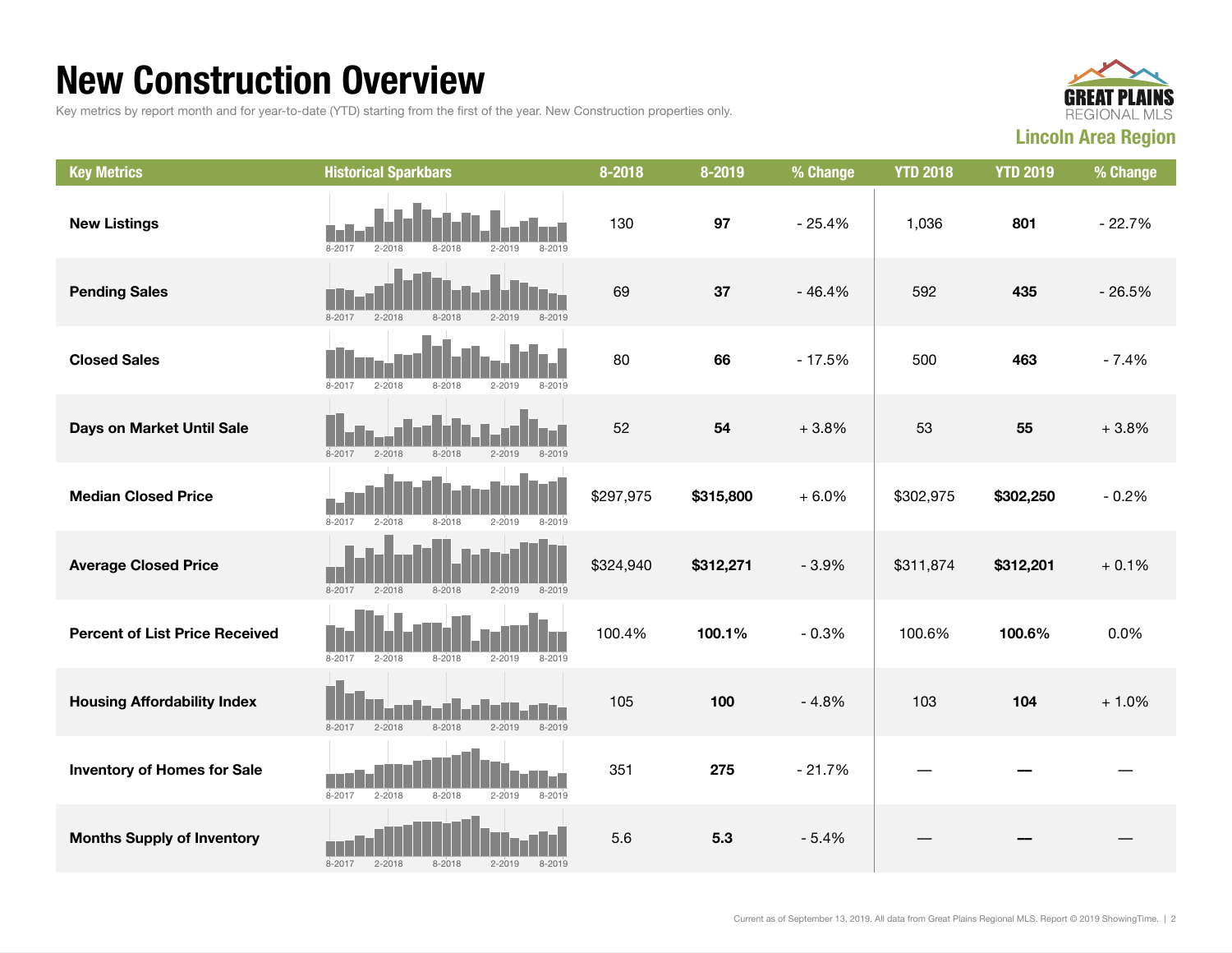## Existing Homes Overview

Key metrics by report month and for year-to-date (YTD) starting from the first of the year. Existing Homes properties only.



| <b>Key Metrics</b>                    | <b>Historical Sparkbars</b>                                        | 8-2018    | 8-2019    | % Change | <b>YTD 2018</b> | <b>YTD 2019</b> | % Change |
|---------------------------------------|--------------------------------------------------------------------|-----------|-----------|----------|-----------------|-----------------|----------|
| <b>New Listings</b>                   | 8-2018<br>$2 - 2019$<br>8-2017<br>2-2018<br>8-2019                 | 519       | 517       | $-0.4%$  | 3,504           | 3,759           | $+7.3%$  |
| <b>Pending Sales</b>                  | $8 - 2017$<br>$2 - 2018$<br>8-2018<br>$2 - 2019$<br>$8 - 2019$     | 342       | 349       | $+2.0%$  | 2,702           | 2,896           | $+7.2%$  |
| <b>Closed Sales</b>                   | $8 - 2017$<br>$2 - 2018$<br>$8 - 2018$<br>$2 - 2019$<br>$8 - 2019$ | 405       | 401       | $-1.0%$  | 2,532           | 2,697           | $+6.5%$  |
| Days on Market Until Sale             | $8 - 2018$<br>$2 - 2019$<br>$8 - 2019$<br>8-2017<br>$2 - 2018$     | 17        | 19        | $+11.8%$ | 21              | 23              | $+9.5%$  |
| <b>Median Closed Price</b>            | $8 - 2017$<br>$2 - 2018$<br>$8 - 2018$<br>$2 - 2019$<br>$8 - 2019$ | \$185,000 | \$191,000 | $+3.2%$  | \$180,000       | \$187,500       | $+4.2%$  |
| <b>Average Closed Price</b>           | $8 - 2017$<br>$8 - 2019$<br>$2 - 2018$<br>8-2018<br>$2 - 2019$     | \$223,956 | \$221,194 | $-1.2%$  | \$215,323       | \$218,918       | $+1.7%$  |
| <b>Percent of List Price Received</b> | $8 - 2017$<br>$2 - 2018$<br>$8 - 2018$<br>$2 - 2019$<br>$8 - 2019$ | 99.2%     | 98.2%     | $-1.0%$  | 99.2%           | 98.6%           | $-0.6%$  |
| <b>Housing Affordability Index</b>    | $2 - 2019$<br>$8 - 2017$<br>$2 - 2018$<br>$8 - 2018$<br>$8 - 2019$ | 169       | 165       | $-2.4%$  | 174             | 168             | $-3.4%$  |
| <b>Inventory of Homes for Sale</b>    | $8 - 2017$<br>$8 - 2018$<br>$2 - 2019$<br>$8 - 2019$<br>$2 - 2018$ | 659       | 532       | $-19.3%$ |                 |                 |          |
| <b>Months Supply of Inventory</b>     | $8 - 2017$<br>$2 - 2018$<br>$8 - 2018$<br>$2 - 2019$<br>$8 - 2019$ | 2.1       | 1.6       | $-23.8%$ |                 |                 |          |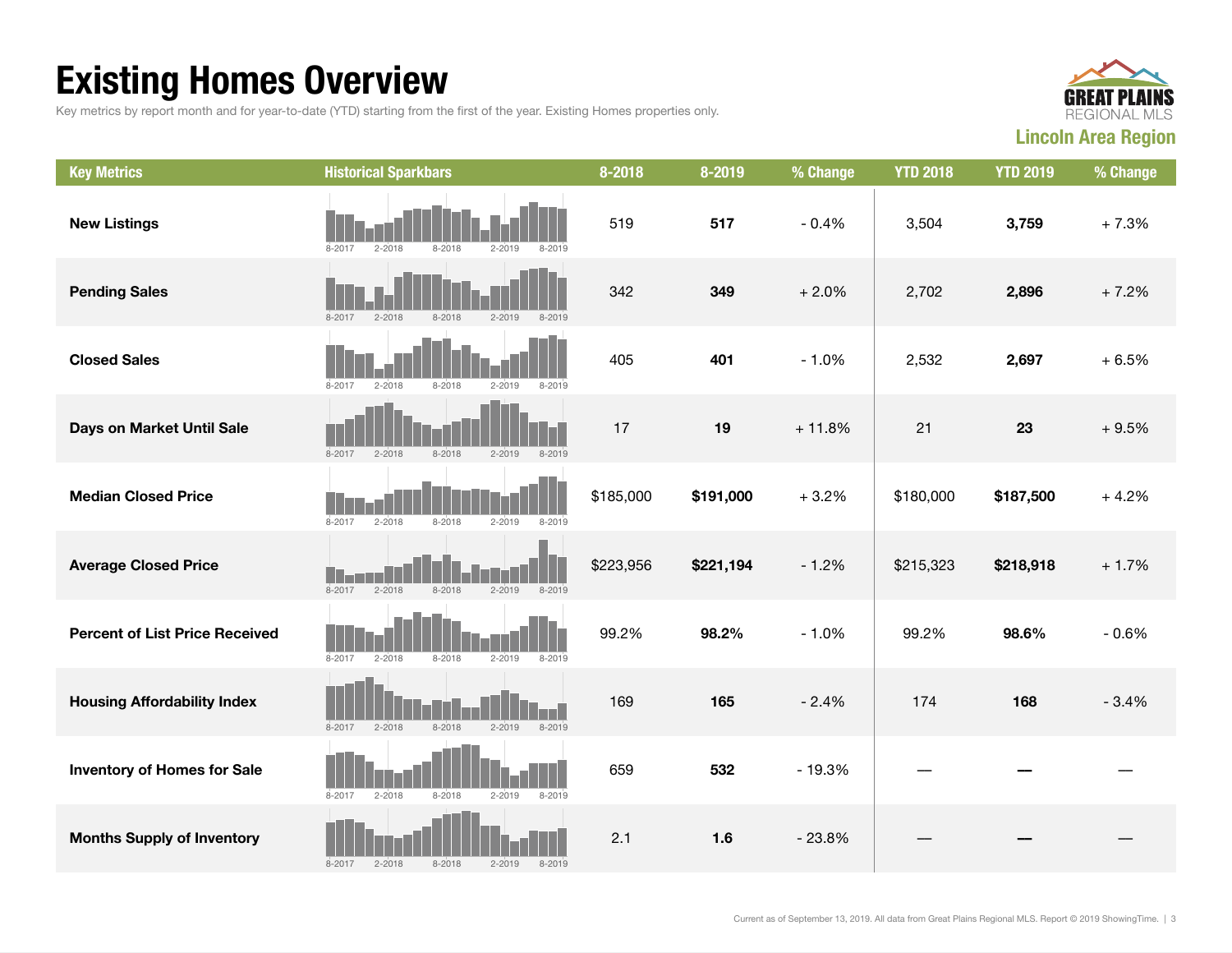### New Listings

A count of the properties that have been newly listed on the market in a given month.





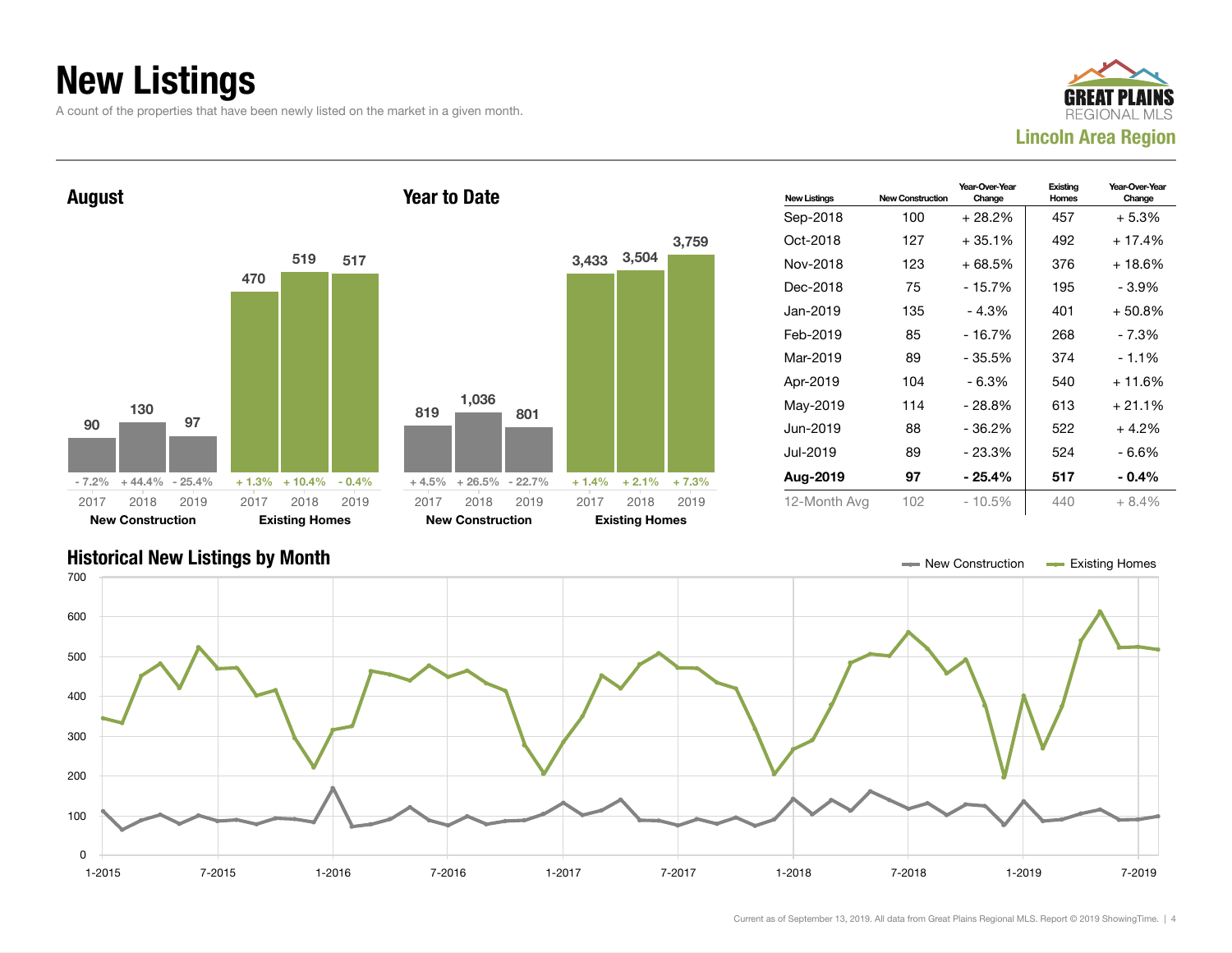#### Pending Sales

A count of the properties on which offers have been accepted in a given month.





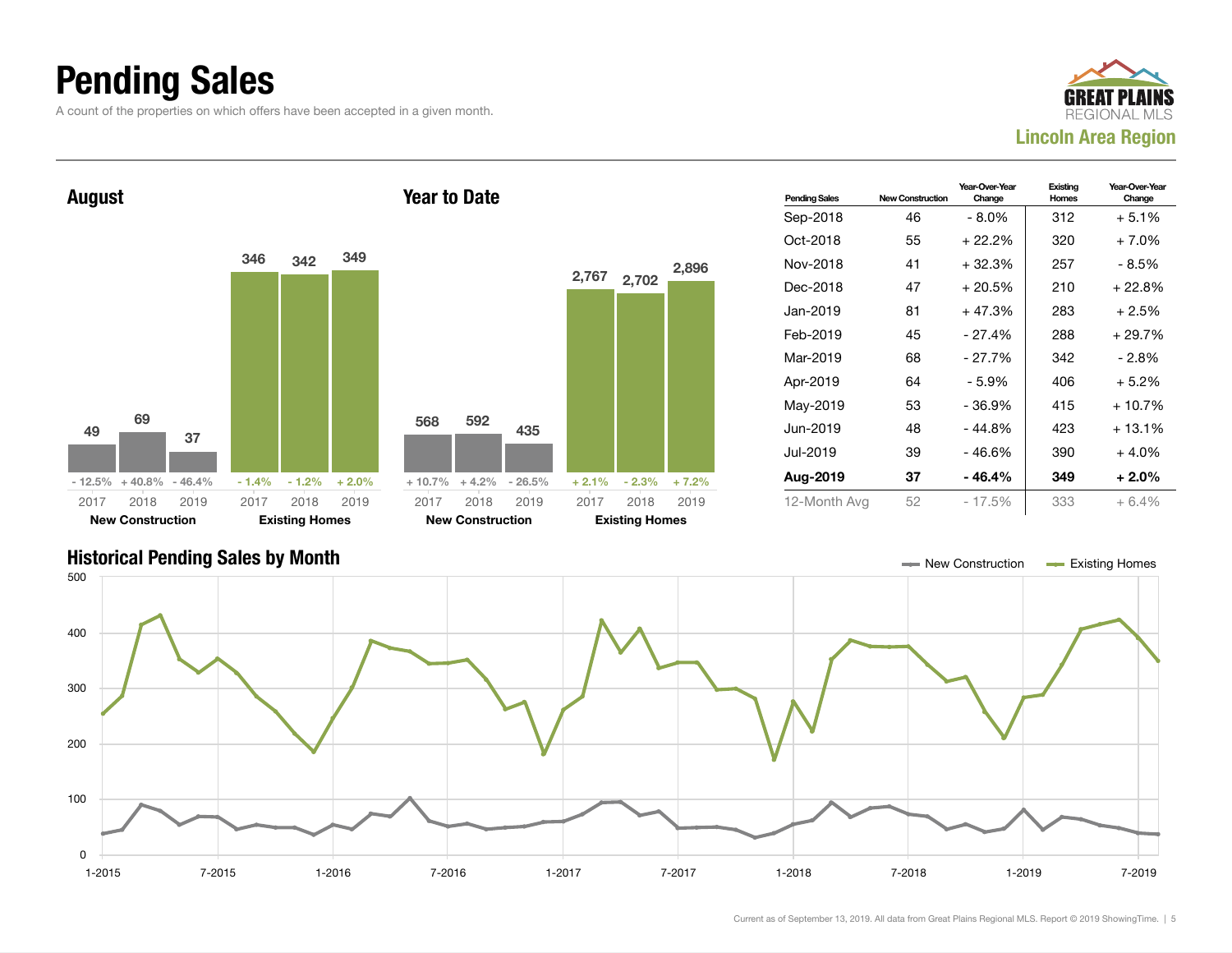#### Closed Sales

0

100

A count of the actual sales that closed in a given month.





1-2015 7-2015 1-2016 7-2016 1-2017 7-2017 1-2018 7-2018 1-2019 7-2019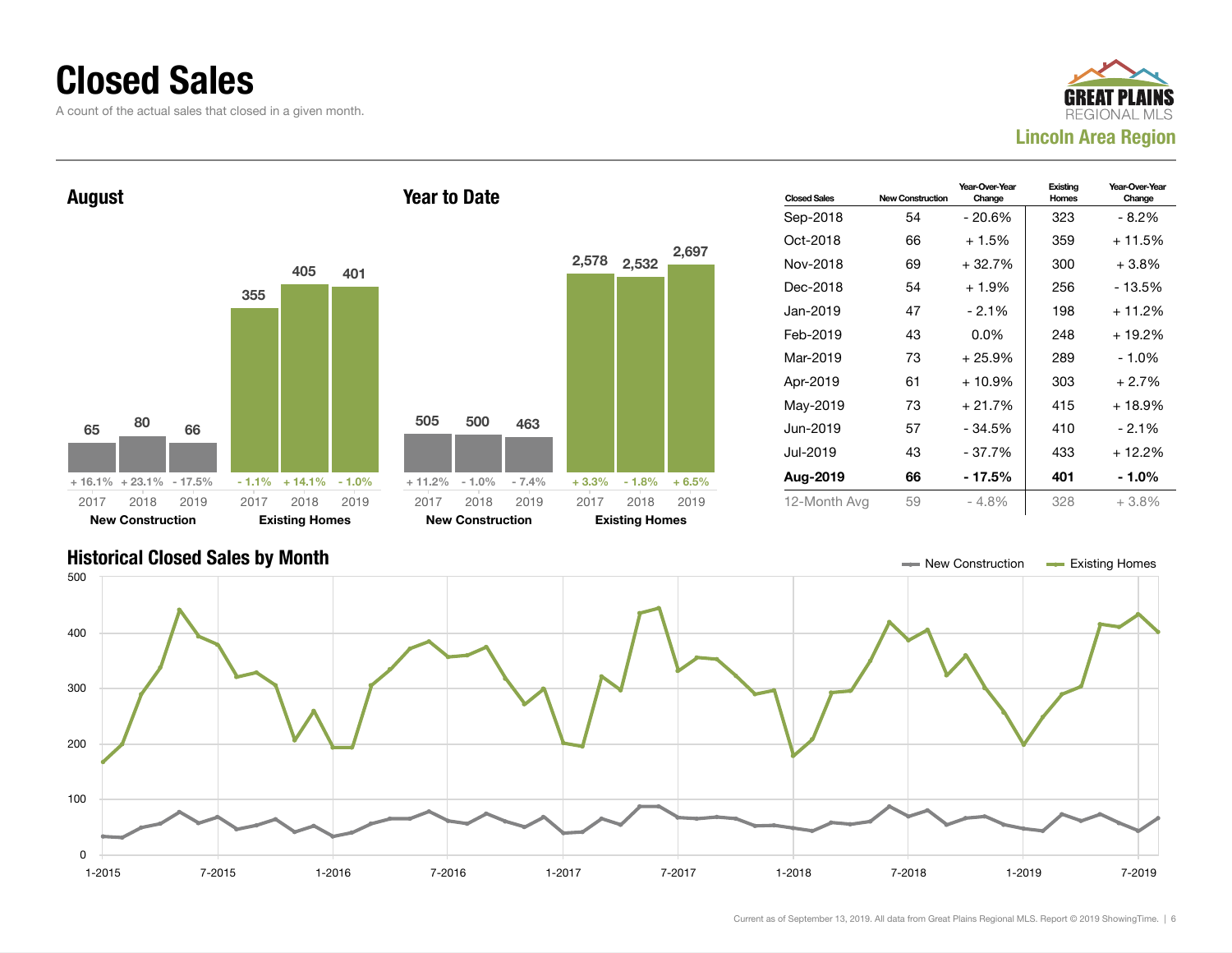#### Days on Market Until Sale

Average number of days between when a property is listed and when an offer is accepted in a given month.





| Days on Market | <b>New Construction</b> | Year-Over-Year<br>Change | Existing<br>Homes | Year-Over-Year<br>Change |
|----------------|-------------------------|--------------------------|-------------------|--------------------------|
| Sep-2018       | 65                      | - 8.5%                   | 19                | + 5.6%                   |
| Oct-2018       | 54                      | + 31.7%                  | 22                | $0.0\%$                  |
| Nov-2018       | 36                      | - 30.8%                  | 21                | - 12.5%                  |
| Dec-2018       | 56                      | $+21.7%$                 | 32                | $+6.7%$                  |
| Jan-2019       | 38                      | $+5.6%$                  | 36                | $+16.1%$                 |
| Feb-2019       | 50                      | $+35.1%$                 | 33                | - 2.9%                   |
| Mar-2019       | 52                      | $+2.0%$                  | 33                | $+17.9%$                 |
| Apr-2019       | 78                      | + 23.8%                  | 26                | $+8.3%$                  |
| May-2019       | 62                      | $+24.0%$                 | 19                | $0.0\%$                  |
| Jun-2019       | 49                      | - 7.5%                   | 20                | $+17.6%$                 |
| Jul-2019       | 45                      | $-34.8%$                 | 15                | $+15.4%$                 |
| Aug-2019       | 54                      | $+3.8\%$                 | 19                | $+11.8%$                 |
| 12-Month Avg*  | 54                      | $+1.6%$                  | 23                | $+6.3%$                  |

#### Historical Days on Market Until Sale by Month  $\blacksquare$  New Construction  $\blacksquare$  Existing Homes

\* Days on Market for all properties from September 2018 through August 2019. This is not the average of the individual figures above.

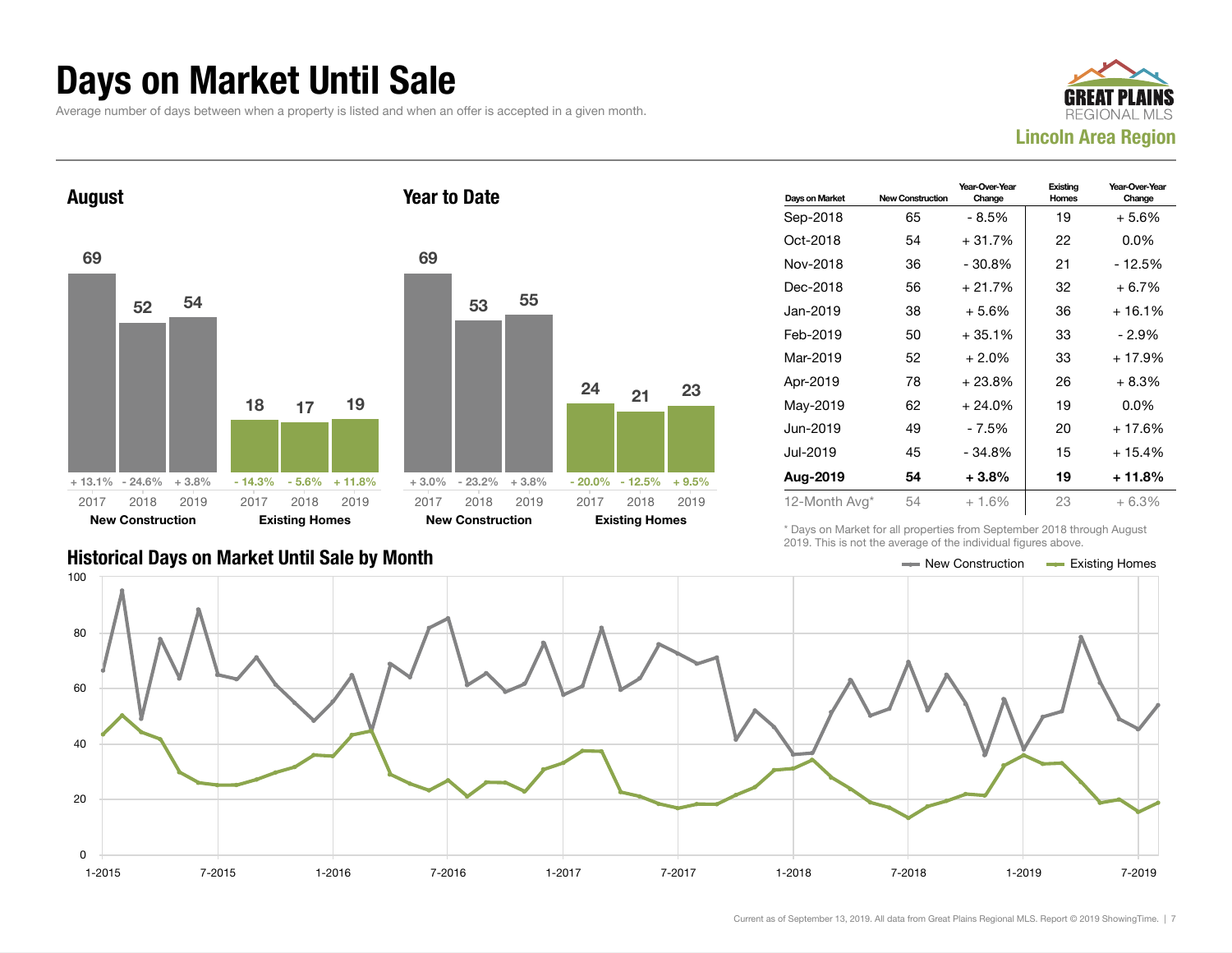#### Median Closed Price

Point at which half of the sales sold for more and half sold for less, not accounting for seller concessions, in a given month.

Year to Date



August



| <b>Median Closed Price</b> | <b>New Construction</b> | Year-Over-Year<br>Change | Existing<br>Homes | Year-Over-Year<br>Change |
|----------------------------|-------------------------|--------------------------|-------------------|--------------------------|
| Sep-2018                   | \$275,000               | $+16.4%$                 | \$179,900         | $+3.4%$                  |
| Oct-2018                   | \$293,500               | $+8.3%$                  | \$178,000         | $+6.3%$                  |
| Nov-2018                   | \$282,649               | $+5.4%$                  | \$181,000         | $+8.4%$                  |
| Dec-2018                   | \$278,026               | - 4.4%                   | \$179,950         | + 13.2%                  |
| Jan-2019                   | \$301.436               | $+6.0%$                  | \$176,125         | $+7.8%$                  |
| Feb-2019                   | \$291,600               | $-10.2%$                 | \$169,000         | $-2.3%$                  |
| Mar-2019                   | \$291,500               | - 3.9%                   | \$174.000         | - 2.8%                   |
| Apr-2019                   | \$330,000               | $+8.9\%$                 | \$185,000         | $+2.8%$                  |
| May-2019                   | \$304,500               | $+7.4%$                  | \$187,500         | $+4.2%$                  |
| Jun-2019                   | \$295,779               | - 3.6%                   | \$200,000         | $+4.7%$                  |
| Jul-2019                   | \$302,000               | - 5.6%                   | \$200,000         | $+8.3%$                  |
| Aug-2019                   | \$315,800               | $+6.0\%$                 | \$191,000         | $+3.2\%$                 |
| 12-Month Avg*              | \$295,000               | $+1.7\%$                 | \$185,000         | $+5.1%$                  |

Historical Median Closed Price by Month  $\blacksquare$ 

\* Median Closed Price for all properties from September 2018 through August 2019. This is not the average of the individual figures above.

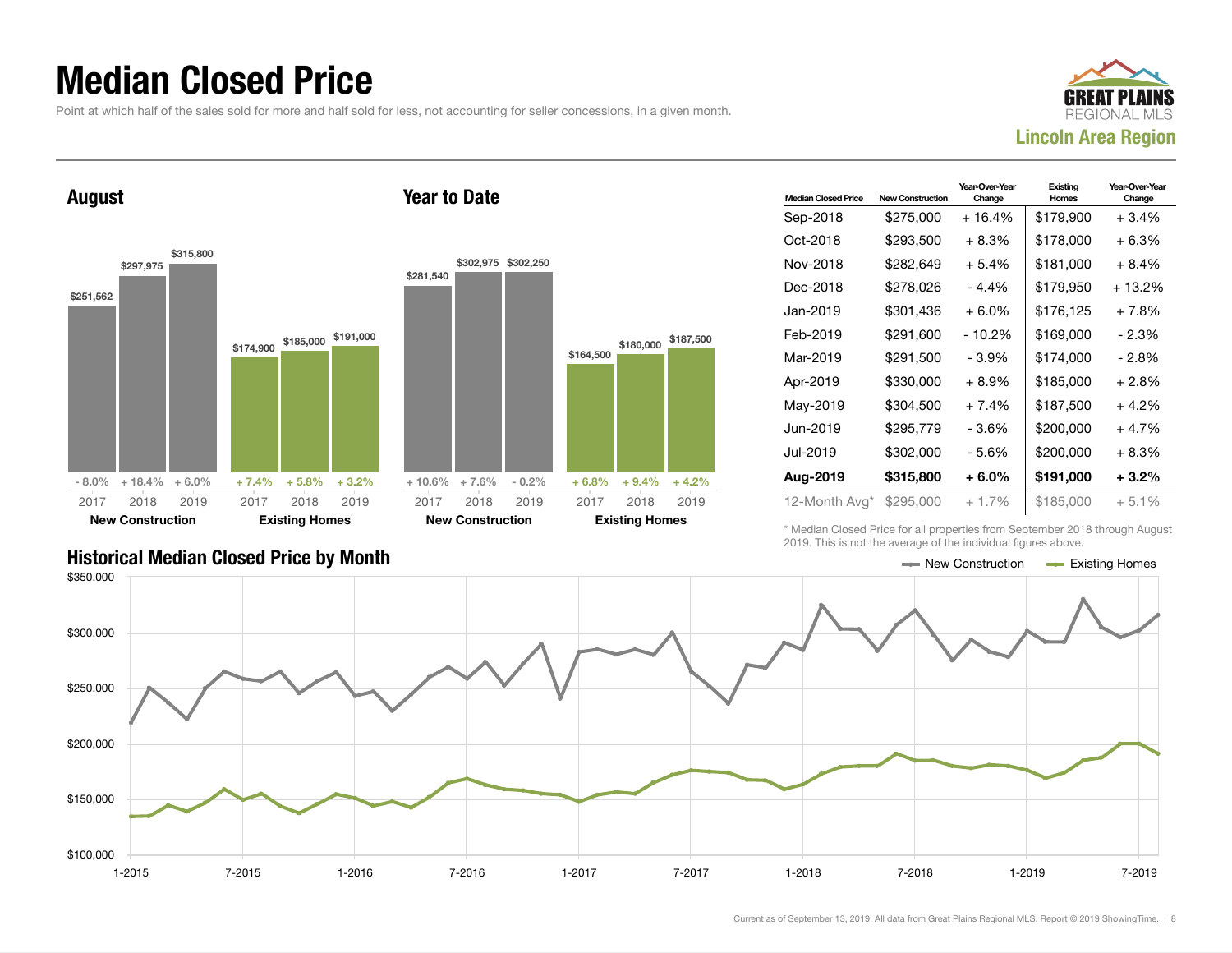#### Average Closed Price

Average sales price for all closed sales, not accounting for seller concessions, in a given month.



August



Year to Date

| <b>Average Closed Price</b> | <b>New Construction</b> | Year-Over-Year<br>Change | Existing<br><b>Homes</b> | Year-Over-Year<br>Change |
|-----------------------------|-------------------------|--------------------------|--------------------------|--------------------------|
| Sep-2018                    | \$277,755               | $+2.4%$                  | \$214,375                | + 5.8%                   |
| Oct-2018                    | \$305,161               | $-2.0\%$                 | \$196,518                | $+1.9%$                  |
| Nov-2018                    | \$295,835               | $+2.6%$                  | \$208,583                | + 6.6%                   |
| Dec-2018                    | \$306,336               | $-0.8\%$                 | \$202,670                | $+3.2\%$                 |
| Jan-2019                    | \$298,944               | $+1.2%$                  | \$203,714                | $+3.8\%$                 |
| Feb-2019                    | \$298.336               | - 10.5%                  | \$200,541                | - 3.5%                   |
| Mar-2019                    | \$306,978               | $+3.7%$                  | \$205.669                | $-0.1%$                  |
| Apr-2019                    | \$319,523               | $+8.0%$                  | \$208,124                | - 1.6%                   |
| May-2019                    | \$315,621               | $+0.4\%$                 | \$219,004                | $-0.8\%$                 |
| Jun-2019                    | \$325,300               | $+5.9%$                  | \$247,105                | $+10.3%$                 |
| Jul-2019                    | \$315,441               | - 2.9%                   | \$223,912                | $+4.2\%$                 |
| Aug-2019                    | \$312,271               | $-3.9%$                  | \$221,194                | $-1.2\%$                 |
| 12-Month Avg*               | \$306,853               | $+0.2\%$                 | \$214,657                | $+2.6%$                  |

Historical Average Closed Price by Month  $\blacksquare$ 

\* Average Closed Price for all properties from September 2018 through August 2019. This is not the average of the individual figures above.

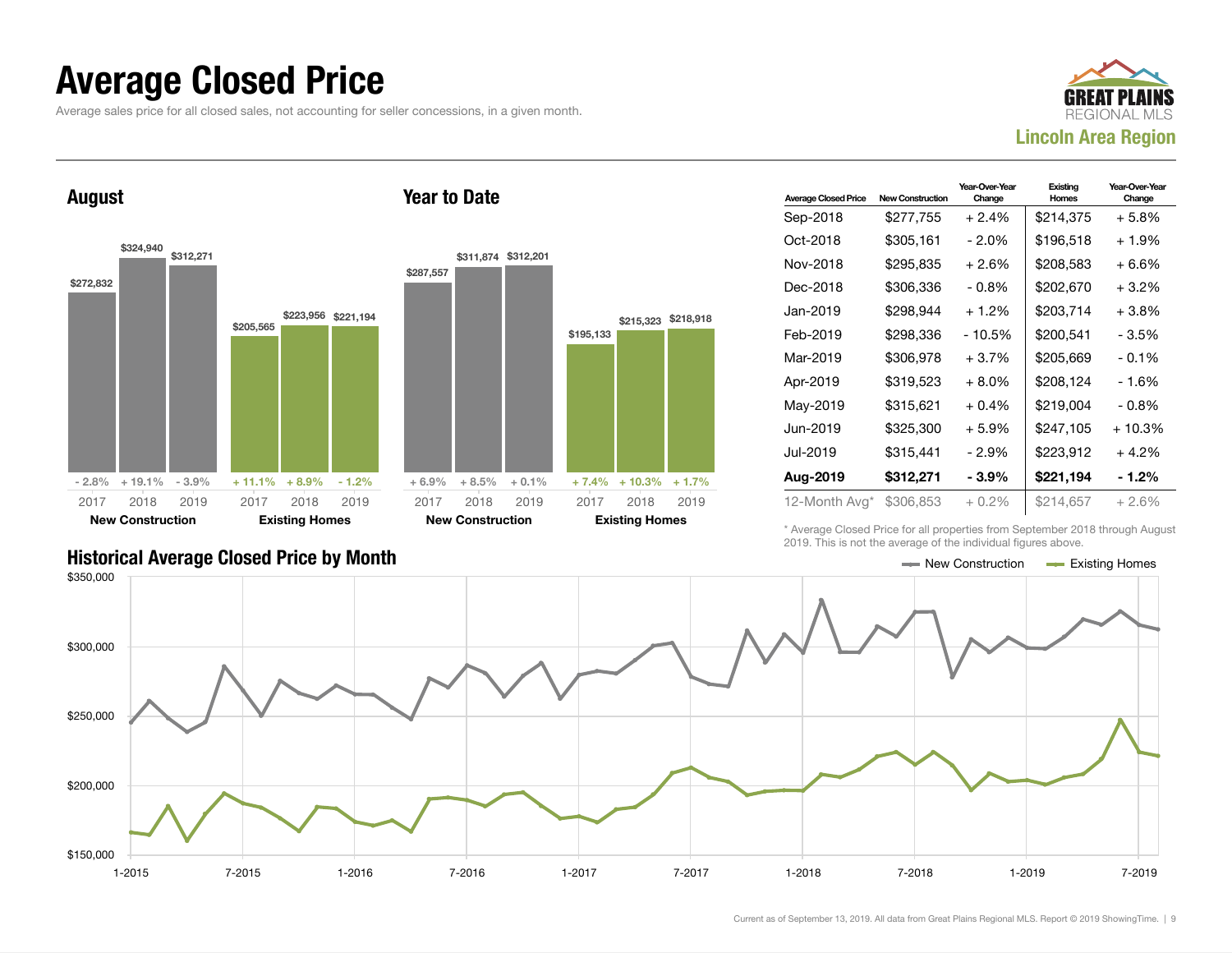#### Percent of List Price Received

Percentage found when dividing a property's sales price by its most recent list price, then taking the average for all properties sold in a given month, not accounting for seller concessions.





| Pct. of List Price<br>Received | <b>New Construction</b> | Year-Over-Year<br>Change | Existing<br>Homes | Year-Over-Year<br>Change |
|--------------------------------|-------------------------|--------------------------|-------------------|--------------------------|
| Sep-2018                       | 101.1%                  | + 0.7%                   | 98.9%             | $+0.4%$                  |
| Oct-2018                       | 101.1%                  | $+0.9\%$                 | 97.9%             | - 0.6%                   |
| Nov-2018                       | 99.7%                   | $-1.7%$                  | 97.8%             | $-0.6%$                  |
| Dec-2018                       | 100.2%                  | $-1.1%$                  | 97.3%             | $-0.6%$                  |
| Jan-2019                       | 100.2%                  | $-0.9\%$                 | 97.7%             | $+0.1%$                  |
| Feb-2019                       | 100.5%                  | $+0.3%$                  | 97.7%             | $-0.7%$                  |
| Mar-2019                       | 100.5%                  | $-0.7%$                  | 98.0%             | $-1.2%$                  |
| Apr-2019                       | 100.5%                  | $+0.4%$                  | 98.5%             | - 0.6%                   |
| May-2019                       | 101.3%                  | $+0.7%$                  | 99.4%             | $-0.5%$                  |
| Jun-2019                       | 100.9%                  | $+0.2%$                  | 99.4%             | $+0.1%$                  |
| Jul-2019                       | 100.2%                  | $-0.5%$                  | 98.9%             | $-0.7%$                  |
| Aug-2019                       | 100.1%                  | $-0.3%$                  | 98.2%             | $-1.0%$                  |
| 12-Month Avg*                  | 100.5%                  | $-0.1%$                  | 98.4%             | $-0.5\%$                 |

#### Historical Percent of List Price Received by Month New York 1997 1998 1999 New Construction According Homes

\* Pct. of List Price Received for all properties from September 2018 through August 2019. This is not the average of the individual figures above.

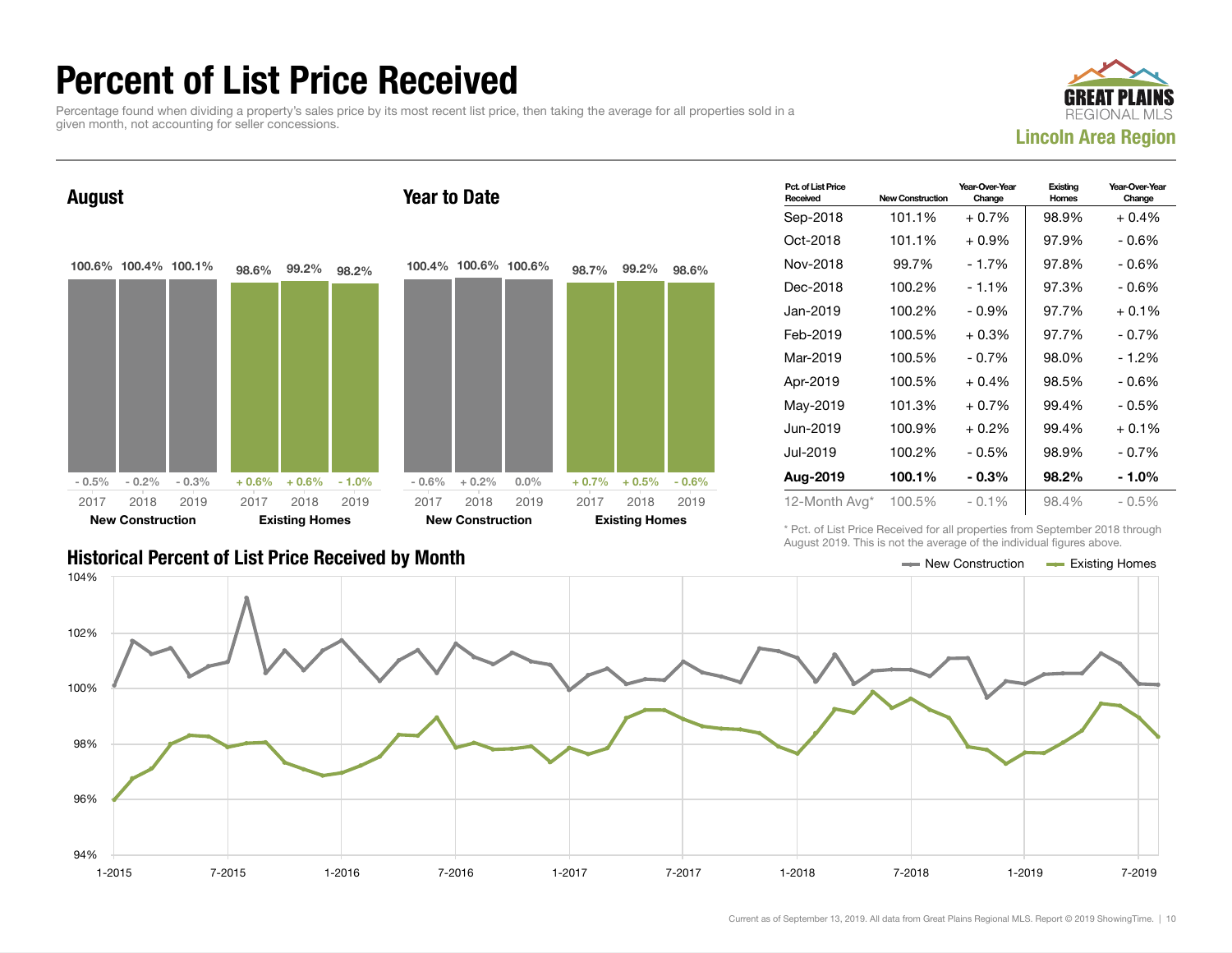# Housing Affordability Index

This index measures housing affordability for the region. For example, an index of 120 means the median household income is 120% of what is necessary to qualify for the median-priced home under prevailing interest rates. A higher number means greater affordability.





| <b>Affordability Index</b> | <b>New Construction</b> | Year-Over-Year<br>Change | Existing<br>Homes | Year-Over-Year<br>Change |
|----------------------------|-------------------------|--------------------------|-------------------|--------------------------|
| Sep-2018                   | 114                     | - 19.7%                  | 174               | $-9.8%$                  |
| Oct-2018                   | 97                      | $-19.8%$                 | 160               | $-18.4%$                 |
| Nov-2018                   | 103                     | $-16.9%$                 | 160               | - 19.6%                  |
| Dec-2018                   | 113                     | $0.0\%$                  | 175               | - 15.5%                  |
| Jan-2019                   | 104                     | $-7.1%$                  | 179               | - 8.2%                   |
| Feb-2019                   | 108                     | $+10.2%$                 | 186               | $+1.1\%$                 |
| Mar-2019                   | 108                     | $+3.8\%$                 | 181               | + 2.3%                   |
| Apr-2019                   | 95                      | - 7.8%                   | 170               | $-1.7%$                  |
| May-2019                   | 103                     | $-6.4%$                  | 168               | - 2.9%                   |
| Jun-2019                   | 106                     | $+3.9%$                  | 157               | $-4.3%$                  |
| Jul-2019                   | 104                     | $+6.1%$                  | 157               | - 7.6%                   |
| Aug-2019                   | 100                     | - 4.8%                   | 165               | $-2.4%$                  |
| 12-Month Avg               | 105                     | $-5.4%$                  | 169               | $-7.7\%$                 |

#### Historical Housing Affordability Index by Month New Construction Existing Homes

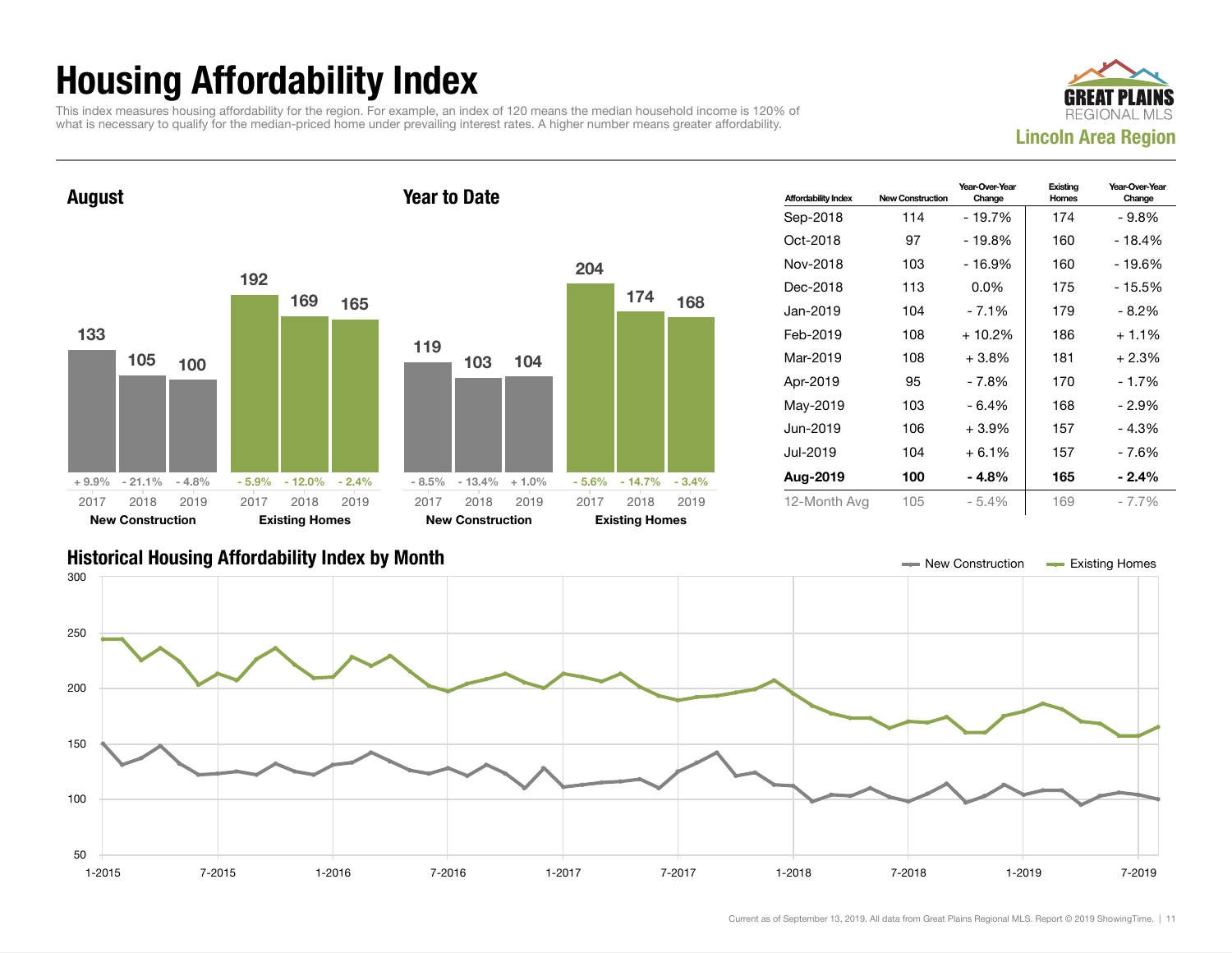#### Inventory of Homes for Sale

The number of properties available for sale in active status at the end of a given month.





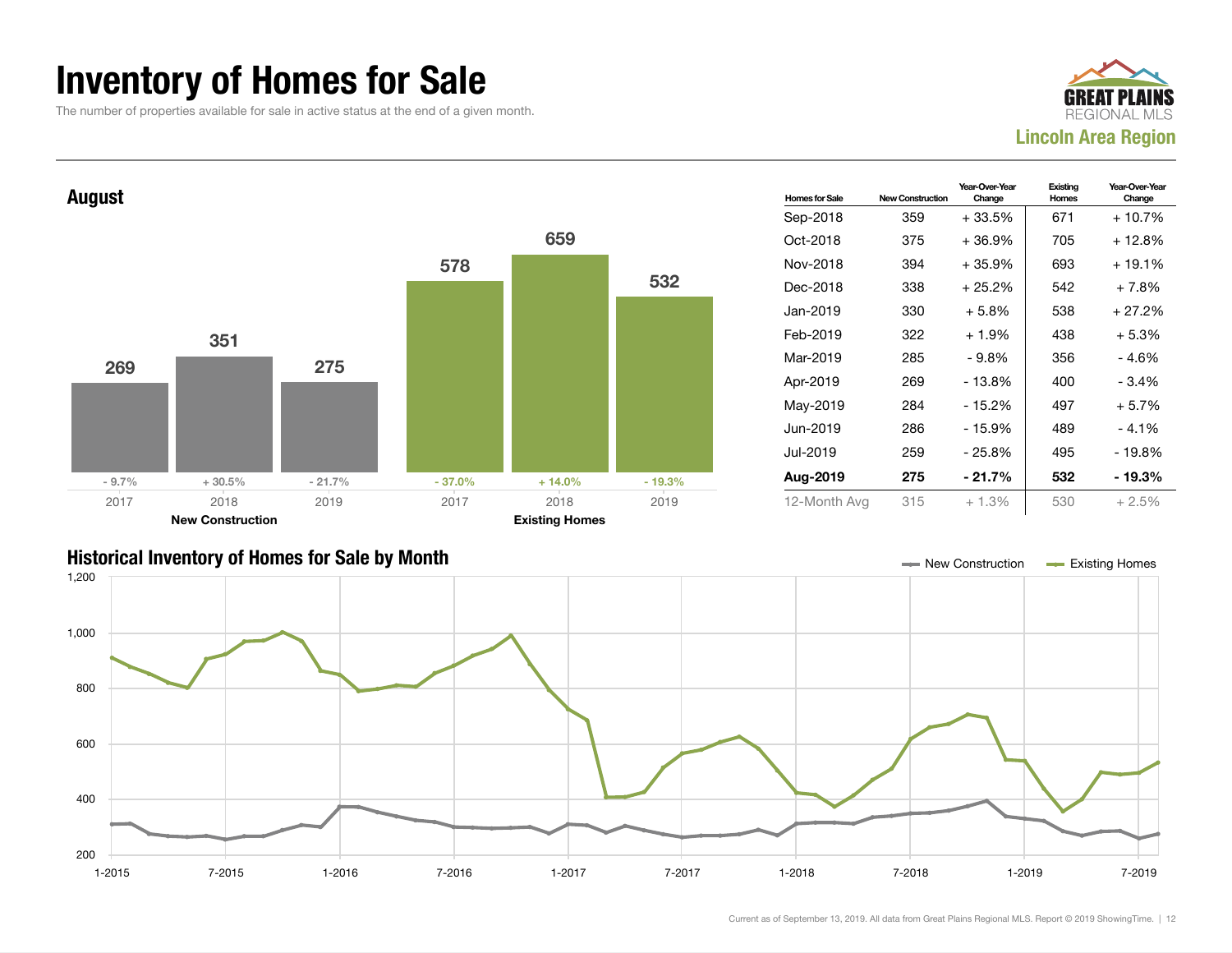### Months Supply of Inventory

The inventory of homes for sale at the end of a given month, divided by the average monthly pending sales from the last 12 months.





| <b>Months Supply</b> | <b>New Construction</b> | Year-Over-Year<br>Change | Existing<br>Homes | Year-Over-Year<br>Change |
|----------------------|-------------------------|--------------------------|-------------------|--------------------------|
| Sep-2018             | 5.7                     | $+35.7%$                 | 2.1               | + 10.5%                  |
| Oct-2018             | 5.9                     | $+37.2%$                 | 2.2               | $+10.0\%$                |
| Nov-2018             | 6.1                     | + 32.6%                  | 2.2               | + 22.2%                  |
| Dec-2018             | 5.2                     | + 18.2%                  | 1.7               | $+6.3%$                  |
| Jan-2019             | 4.9                     | $-3.9%$                  | 1.7               | $+30.8\%$                |
| Feb-2019             | 4.9                     | - 7.5%                   | 1.4               | $+7.7%$                  |
| Mar-2019             | 4.5                     | $-15.1%$                 | 1.1               | - 8.3%                   |
| Apr-2019             | 4.2                     | $-22.2%$                 | 1.2               | - 7.7%                   |
| May-2019             | 4.7                     | - 17.5%                  | 1.5               | $0.0\%$                  |
| Jun-2019             | 5.0                     | $-12.3%$                 | 1.5               | $-6.3%$                  |
| Jul-2019             | 4.7                     | $-17.5%$                 | 1.5               | - 25.0%                  |
| Aug-2019             | 5.3                     | - 5.4%                   | 1.6               | $-23.8%$                 |
| 12-Month Avg*        | 5.1                     | - 0.3%                   | 1.6               | $+0.1%$                  |

\* Months Supply for all properties from September 2018 through August 2019. This is not the average of the individual figures above.